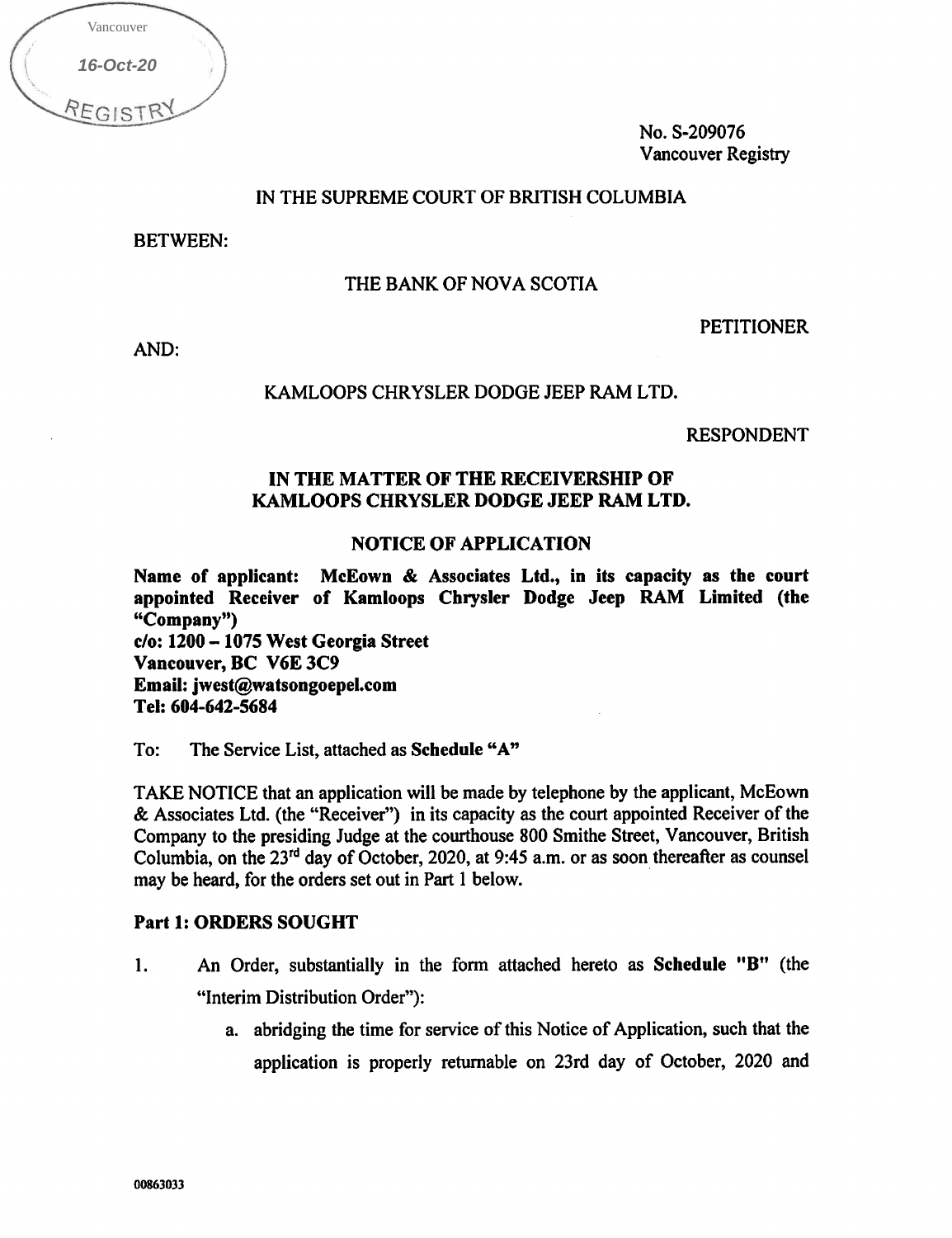dispensing with service upon any interested party other than those parties on the service list maintained by the Receiver;

- b. authorizing and directing the Receiver to make interim distributions from the Company assets to:
	- i. the Bank of Nova Scotia ("BNS") pursuant to its registered security instruments the particulars of which are addressed herein; and
	- ii. Roynat Inc. ("Roynat") pursuant to its registered security instruments the particulars of which are addressed herein.
- c. authorizing and directing the Receiver to continue to hold the sum of no less than \$1,000,000 from the Company's assets;
- 2. Such further and other orders as the court deems just.

# Part 2: FACTUAL BASIS

- 3. By Order made September 8, 2020 McEown & Associates Ltd. (the "Receiver") was appointed receiver, without security, of all of the assets, undertakings and property of the Company (the "September 8, 2020 Order").
- 4. At all material times the Company operated a motor vehicle dealer dealership in Kamloops British Columbia (the "Dealership").
- 5. Prior to the September 8, 2020 Order the Receiver was appointed (on March 9, 2020) proposal trustee of the Company (in accordance with s. 50.4 of the Bankruptcy and Insolvency Act (the "BIA")) in proceedings commenced in the Supreme Court of British Columbia In Bankruptcy, Vernon Registry, Court No. 56401 (the "Proposal Proceedings").
- 6. During the course of the Proposal Proceedings: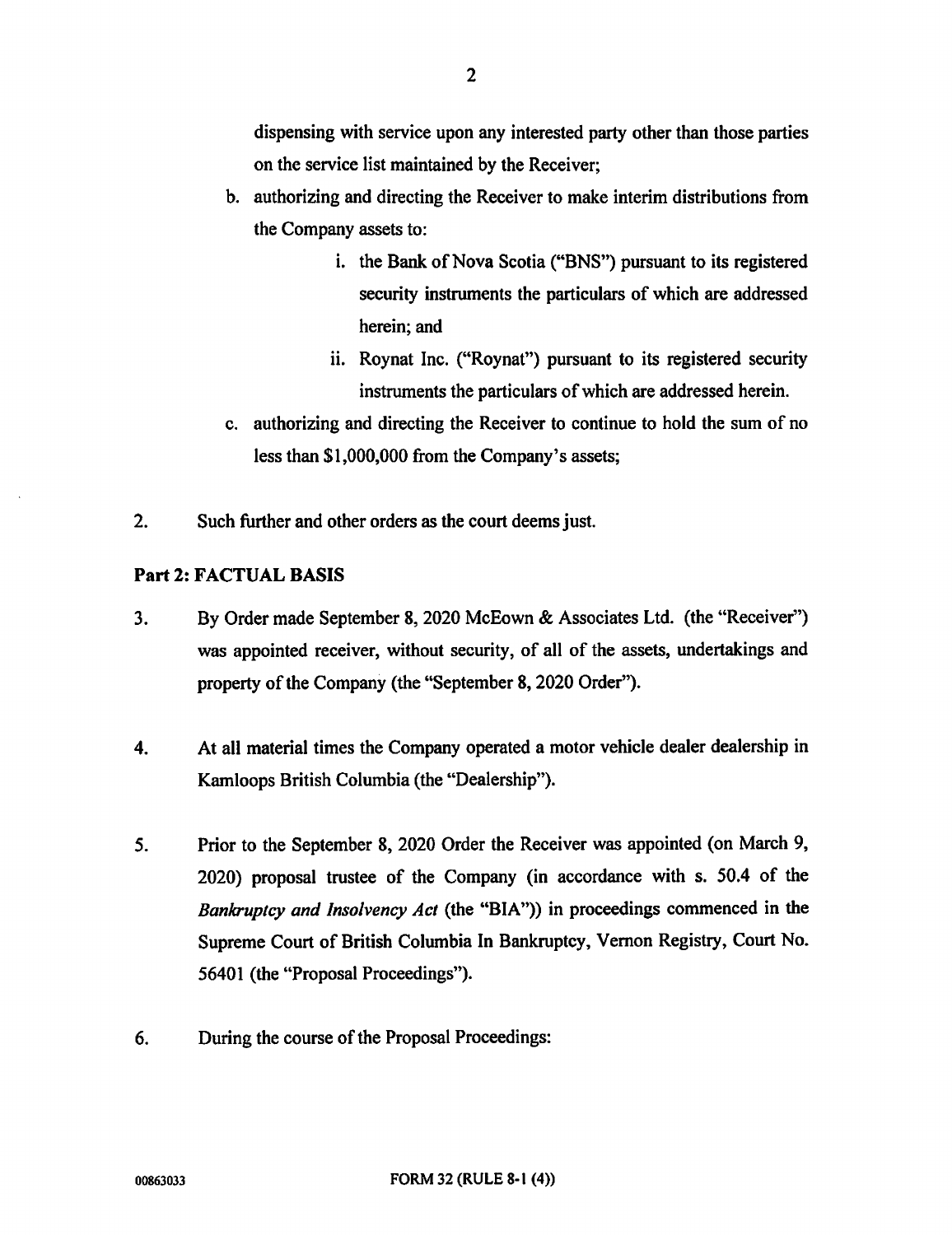- a. various extensions of the time for filing a proposal and the stay of proceedings were granted to the Company; and
- b. the Company, with the oversight of the Proposal Trustee and its senior secured creditors, took steps to secure an offer to purchase substantially all of its assets.
- 7. On September 3, 2020 Madam Justice Devlin made an order in the Proposal Proceedings approving the sale of the Dealership by the Company (the "Sale Transaction") and ancillary orders (the "Approval and Vesting Order").
- 8. The Sale Transaction contemplated by the Approval and Vesting Order was scheduled to complete on September 8, 2020, the day before the Company was required to file a proposal pursuant to the provisions of the BIA and the stay of proceedings was scheduled to expire. The Company was not in a position to file a proposal on September 9, 2020 as a result of which, it was ultimately deemed to have made an assignment into bankruptcy on September 10, 2020. As a result of the deemed assignment, in addition to its appointment as Receiver, McEown & Associates Ltd. is also the trustee in bankruptcy of the Company.
- 9. The Sale Transaction was unable to complete on September 8, 2020 as a result of an outstanding payment due in respect of one of the Company's licenses which was to be conveyed pursuant to the Approval and Vesting Order.
- 10. In the face of the impending bankruptcy, and in order to allow the Sale Transaction (contemplated by the Approval and Vesting Order) to complete, the BNS commenced these proceedings.
- 11. In addition to appointing the Receiver, the September 8, 2020 Order (at paragraph 2) expressly recognized and adopted as an Order in these proceedings, the Approval and Vesting Order thereby authorizing the Receiver to complete the Sale Transaction.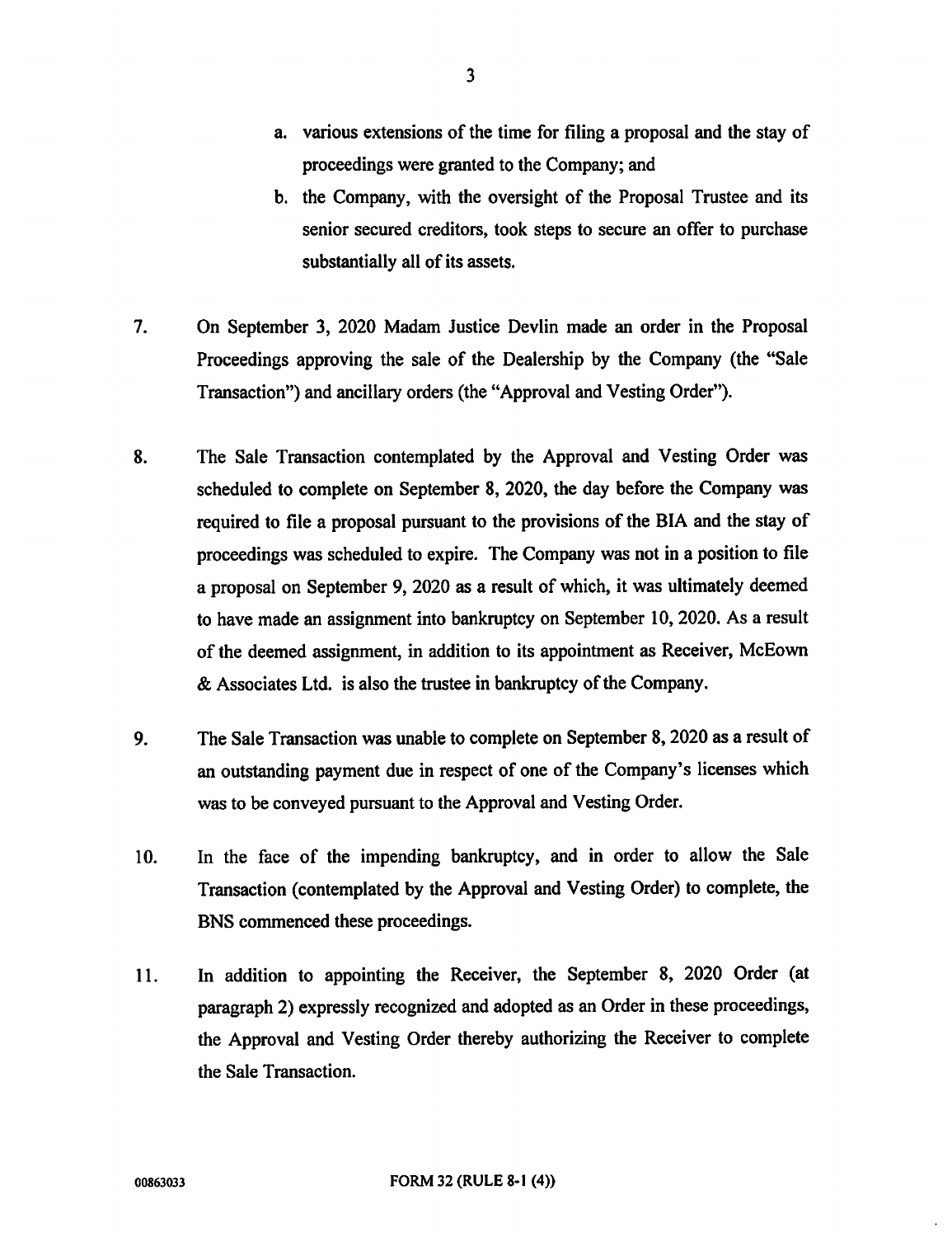- 12. On September 9, 2020 the Sale Transaction completed and the Receiver issued, and filed in these proceedings, a Receiver's Certificate certifying:
	- a. that the purchaser had paid, and the Receiver had received, the purchase price;
	- b. the conditions to be complied with at or prior to closing (as provided for in the Sale Transaction) had been satisfied or waived; and
	- c. the purchase and sale of the Dealership had been completed pursuant to the terms of the Sale Transaction.
- 13. On September 9, 2020 the Receiver received the sum of \$7,175,498.50 representing the sale proceeds from the Sale Transaction (the "Sale Proceeds"). In accordance with paragraph 6(a) of the Approval and Vesting Order (adopted and recognized in the September 8, 2020 Order) the Receiver effected payment of the sum of \$157,500 to the Tim Lamb Group representing the Company's brokerage fee obligations.
- 14. After receiving the Sale Proceeds the Receiver attended to payment of certain statutory employee obligations with the agreement and consent of secured creditors.
- 15. In addition to the Sale Proceeds the Receiver is taking steps to recover the following assets of the Company:
	- a. accounts receivable which were due and owing to the Company and at which did not form part of the purchased assets in the Sales Transaction;
	- b. funds held by the Company as at the date of the September 8, 2020 Order; and
	- c. other assets of the Company.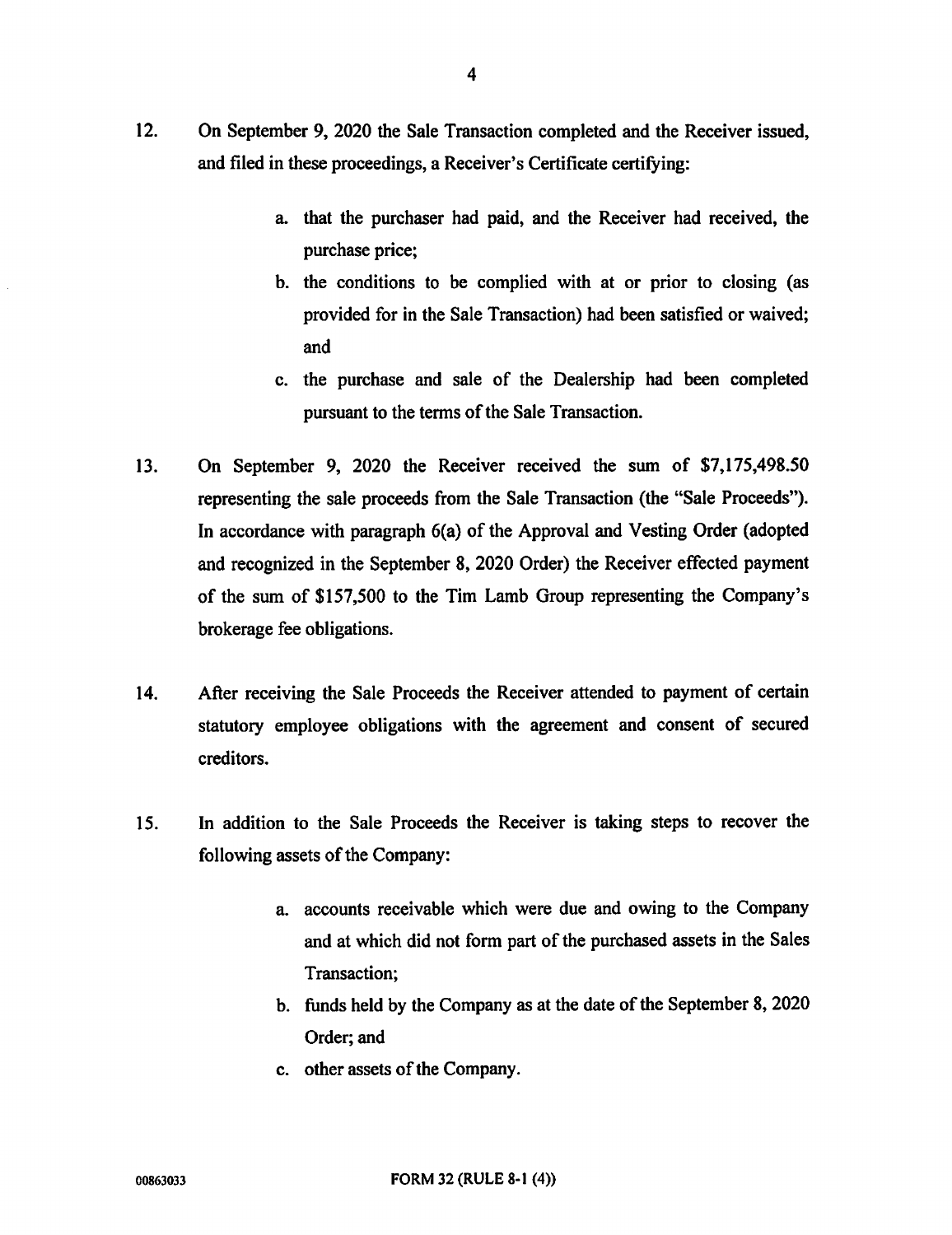16. Based on the conservatory steps taken by, and investigations of, the Receiver it appears that the assets of the Company, including the Sale Proceeds, are as follows:

| Cash in Company's Bank Account                  | S         | 282,000   |           |  |
|-------------------------------------------------|-----------|-----------|-----------|--|
| Cash in Receiver's Trust Account                |           | 6,926,149 |           |  |
| Trustee's Retainer Funds                        |           | 24,827    |           |  |
| <b>Receivables</b>                              |           |           |           |  |
| <b>Customer Receivables</b>                     | \$200,661 |           |           |  |
| FCA Receivable                                  | 80,000    |           |           |  |
| Wage Subsidy Claim                              | 90,000    |           |           |  |
|                                                 |           |           | 370,661   |  |
| <b>Other Asset</b>                              |           |           |           |  |
| <b>ICBC</b> Insurance Refund<br>unknown         |           |           |           |  |
| <b>ICBC Claim - Stolen Vehicle \$</b><br>50.000 |           |           |           |  |
|                                                 |           |           | 50,000    |  |
| <b>Total Assets</b>                             |           |           | 7.653,637 |  |

# Proposed interim distribution

- 17. The Receiver presently holds the sum of \$6,871,918.70 in trust accordance with the terms of the September 8, 2020 Order.
- 18. As at the date of the September 8, 2020 Order and completion of the Sale Transaction various security interests were registered pursuant to the Personal Property Security Act [RSBC 1996] Chapter 359 ("PPSA"). The security registrations can generally be divided into two separate categories being:
	- a. general security agreements registered in the following priority:
		- i. Base Registration No. 96776K registered August 17, 2018 in favour of the BNS;
		- ii. Base Registration No. 994381K registered August 30, 2018 in favour of Roynat; and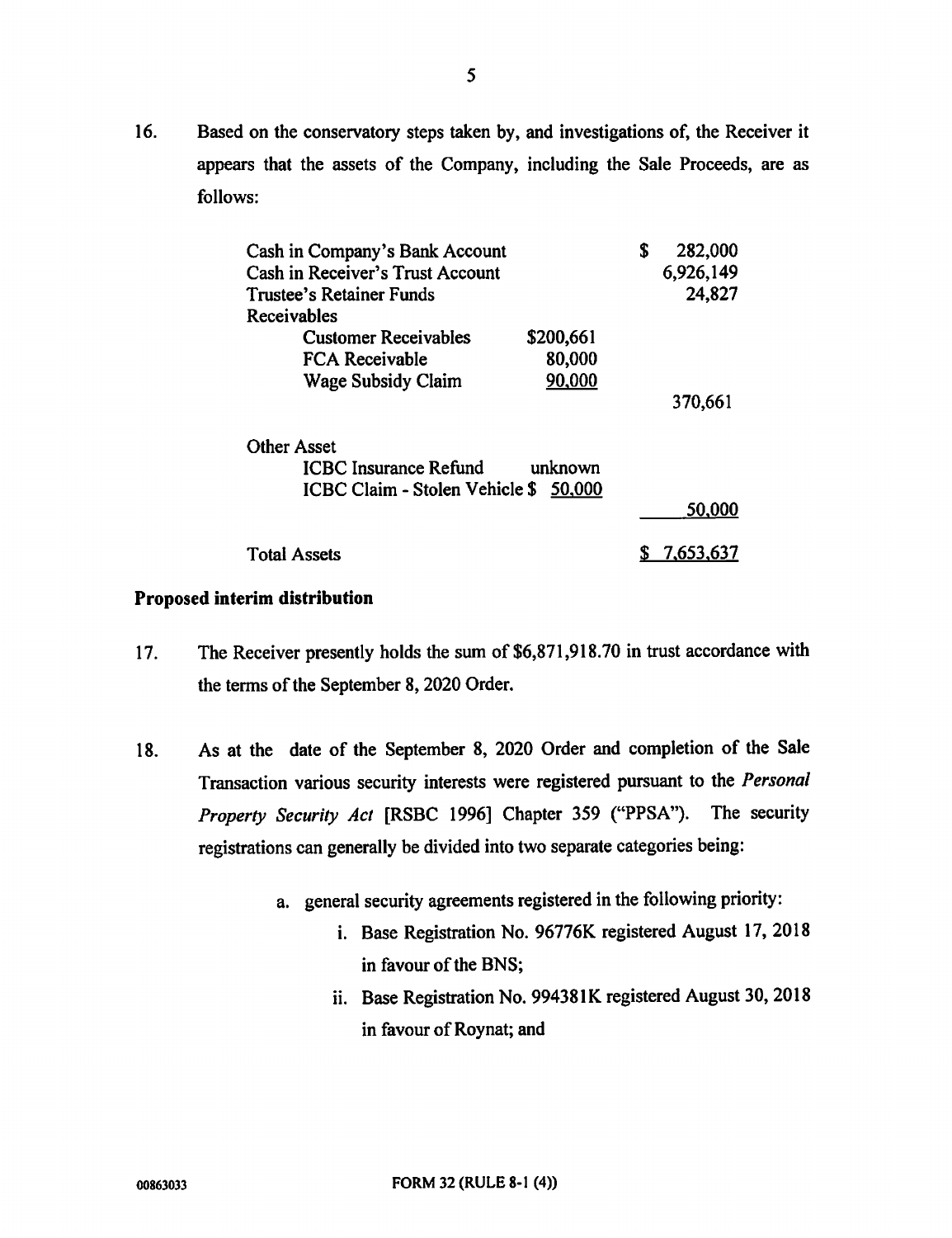- iii. Base Registration No. 997933K registered August 31, 2018 in favour of Brian Johnson and James McManes Holdings Ltd.;
- b. serial number registrations for specific motor vehicles in favour of:
	- i. BNS;
	- ii. Roynat;
	- iii. the Company;
	- iv. Alberta Auto House Ltd.; and
	- v. Fraser City Motors Ltd.
	- (together referred to as the "Security Registrations")
- 19. Particulars of the Security Registrations are appended to the Receiver's First Report.
- 20. Based on the Receiver's investigations, as at September 8, 2020 the Company was also indebted to the Canada Review Agency ("CRA") and the Ministry of Finance, British Columbia in the following approximate amounts:
	- a. CRA payroll source deductions of \$ 135,000.00;
	- b. CRA GST \$75,000.00; and
	- c. Ministry of Finance PST \$ 585,000.00.
- 21. The payroll source deductions may give rise to a deemed trust in favour of the CRA.
- 22. As a result of the bankruptcy of the Company the Receiver is of the preliminary view that the CRA and Ministry of Finance claims for GST and PST may no longer have priority over the secured creditor claims. However, the Receiver is of the view that it is appropriate to hold back funds from the estate to secure those (and other potential) claims pending determination of priorities.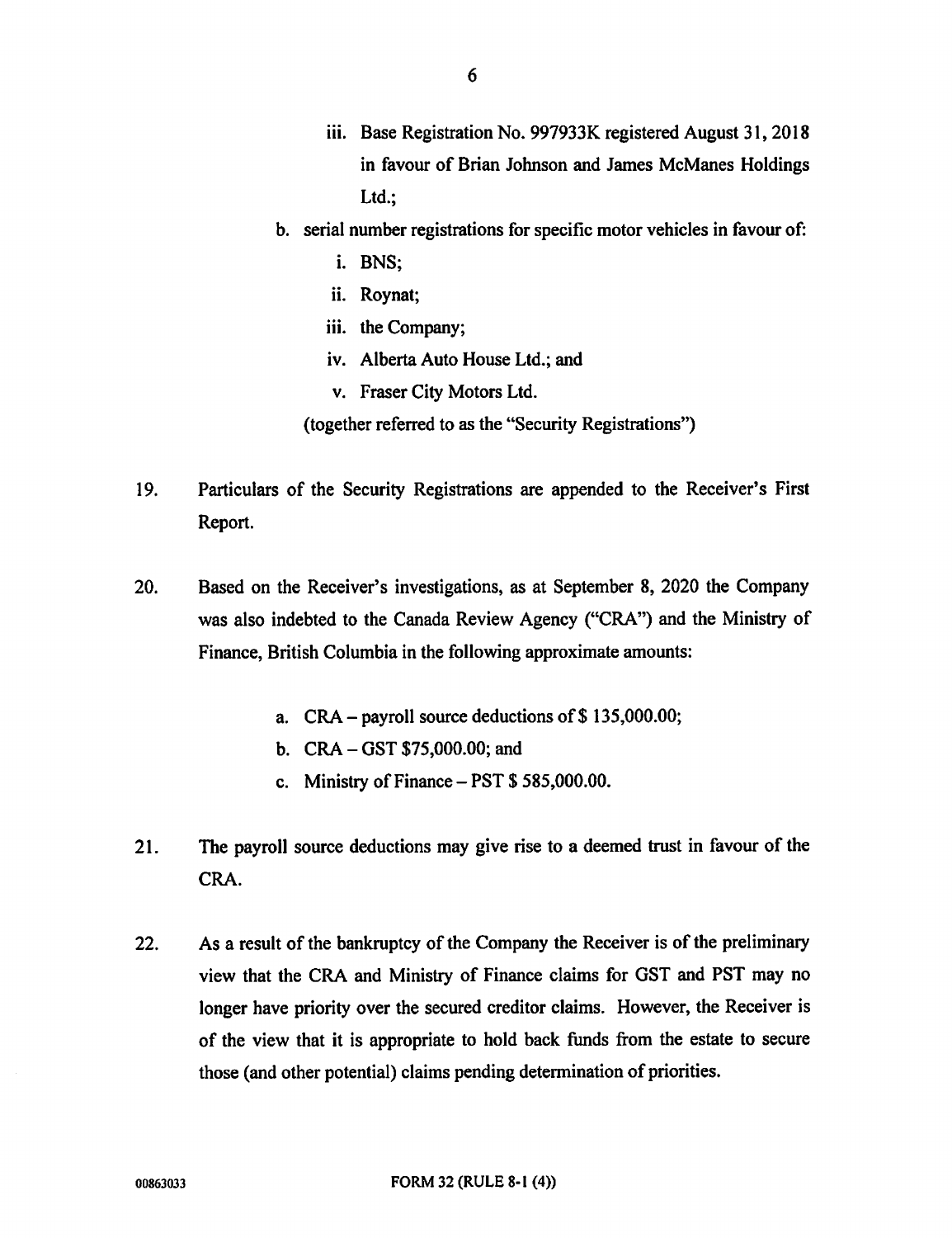- 23. In order to complete the Sales Transaction various adjustments were made to account for motor vehicles which were sold and documents entitled New and Used Inventory Lists (the "Inventory Lists") were prepared for those purposes and approved on completion. The Receiver has reviewed the Inventory Lists and determined that none of the vehicles which have serial number registrations in favour of Alberta Auto House Ltd. or Fraser City Motors Ltd. were sold in that transaction. Therefore, the Sale Proceeds do not include funds realized on the sale of vehicles over which Alberta Auto House Ltd. or Fraser City Motors Ltd. had serial number registrations.
- 24. Based on that review the Receiver is of the view that the third party serial number security in favour of Alberta Auto House Ltd. or Fraser City Motors Ltd. does not attach to the Sale Proceeds.
- 25. The Receiver and its counsel have received and reviewed copies of the security documents supporting the BNS and Roynat Security Registrations as a result of which the Receiver is of the view:
	- a. that BNS has a first priority security interest in the Company assets including the Sale Proceeds; and
	- b. Roynat has a second priority security interest in the Company assets including the Sale Proceeds.
- 26. The Receiver has yet to receive or review the underlying security documents for the Base Registration No. 997933K registered in favour of Brian Johnson and James McManes Holdings Ltd. on August 31, 2018. Based on the PPSA registration and subject to the receipt and review of the underlying security documents, the Receiver is of the view that Brian Johnson and James McManes Holdings Ltd likely have a third priority security interest in the Company assets including the Sale Proceeds.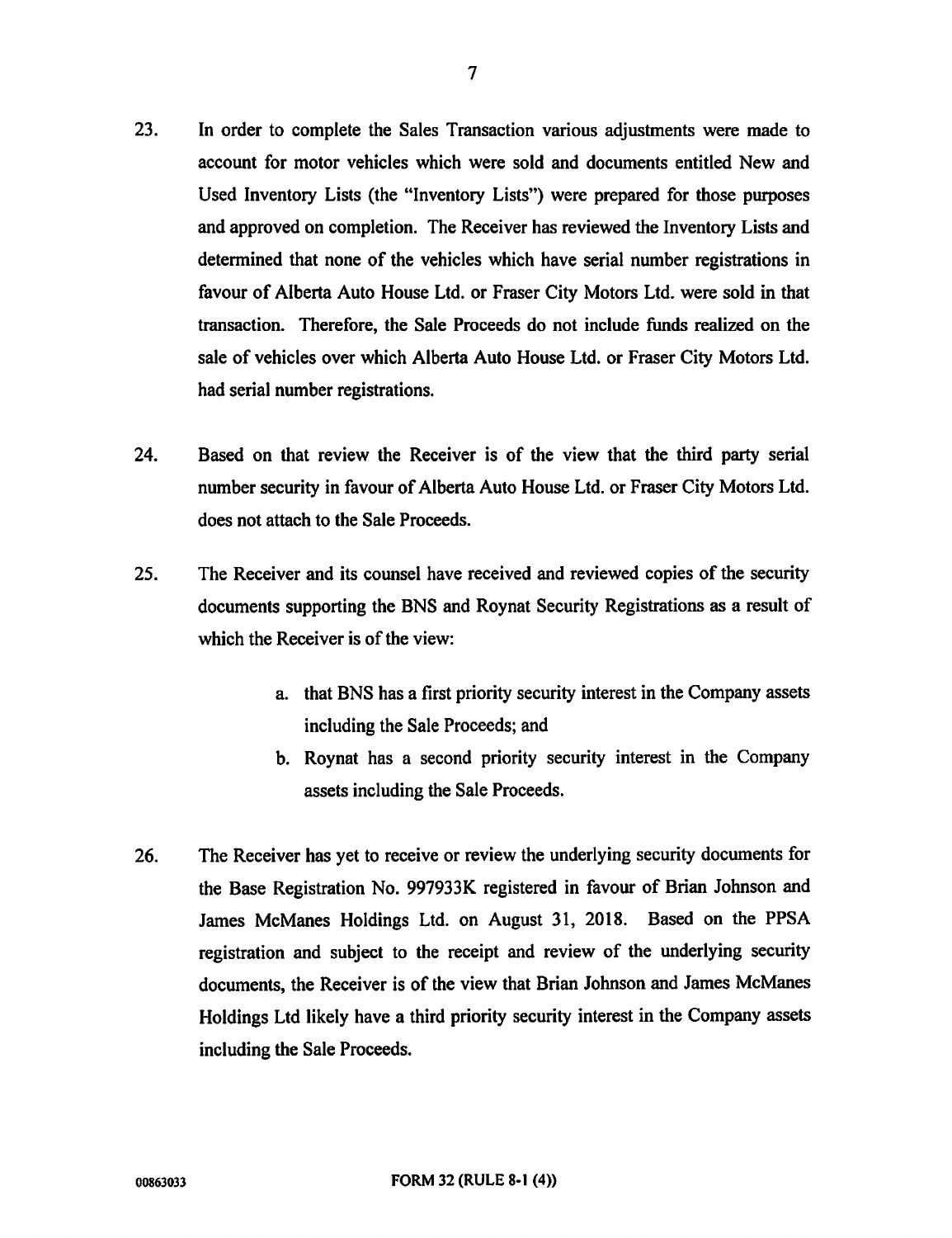27. In addition, the Receiver has yet to receive or review the underlying security documents for the serial number registrations in favour of Alberta Auto House Ltd. and Fraser City Motors Ltd. In those circumstances the Receiver is not presently in a position to determine whether those companies have enforceable security or in the event that do, what assets (if any) that security attaches to.

## Proposed distributions

- 28. The secured loan facilities in favour of the BNS and Roynat are continuing to accrue interest and other costs and, based on the Receiver's investigations, have first and second priority security over the Company's assets and the Sale Proceeds.
- 29. The Receiver is seeking directions to make interim distributions to the BNS and Roynat from the assets of the Company. It is anticipated that the proposed interim distributions will:
	- a. retire the entirety of the monies due and owing to the BNS, the secured creditor with first priority over the assets of the Company; and
	- b. retire a significant portion of the monies due and owing to Roynat, the secured creditor with second priority over the assets of the Company.
- 30. In order to ensure that there are sufficient funds available in the estate pending resolution of various outstanding issues including the claims of the CRA, the Ministry of Finance, British Columbia, the serial number security holders and any other potential secured creditor, the Receiver proposes distributing all of the funds presently held by it save for the sum of \$1,000,000 (the "Holdback").
- 31. If the proposed interim distributions are approved the Receiver intends to: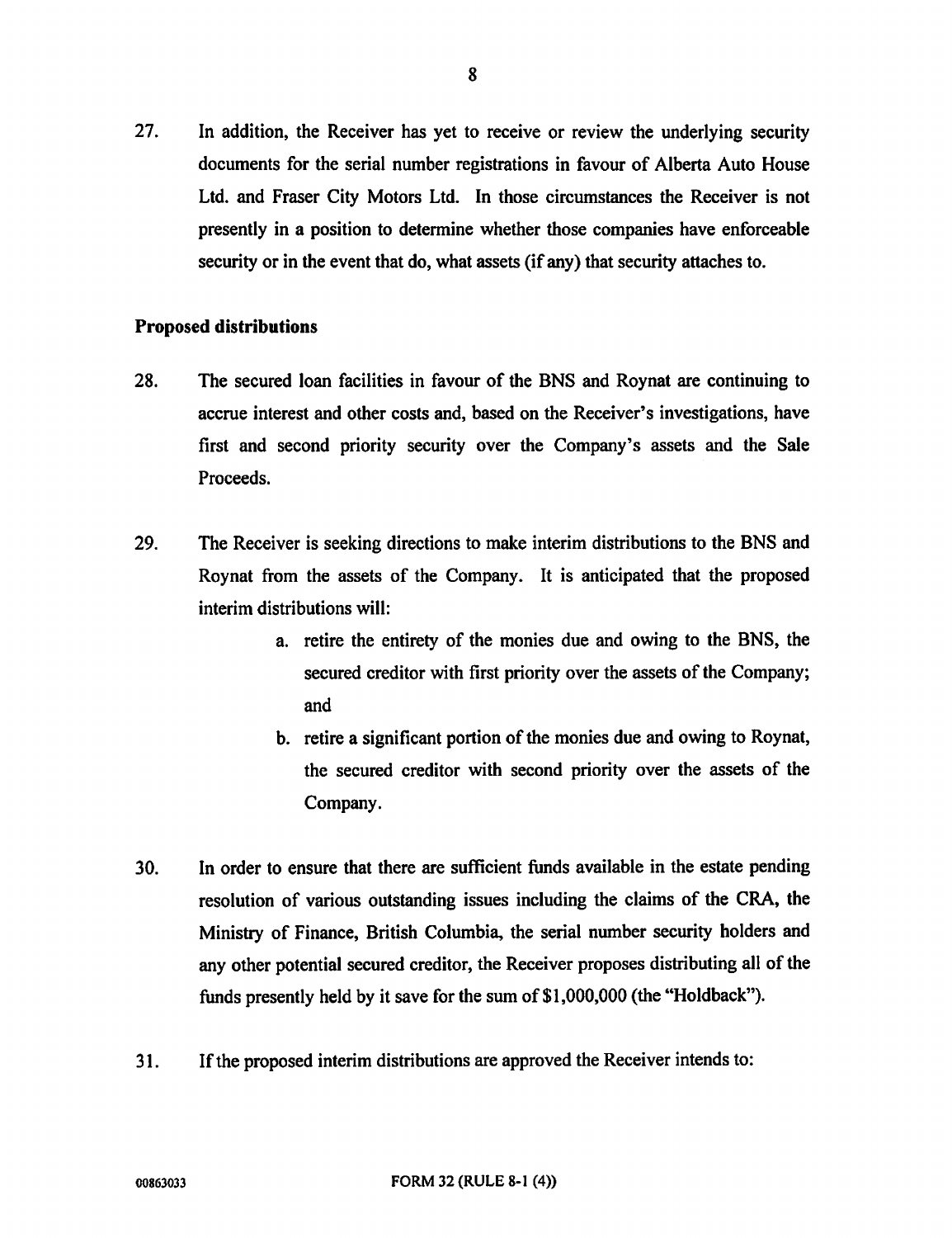- a. continue in its efforts to recover secure the assets of the Company: and
- b. take steps to resolve outstanding claims against the Company; and
- c. seek directions from the Court with respect to the distribution of the balance of the Company's assets.

# Part 3: LEGAL BASIS

- 32. The Receiver relies on the:
	- a. Supreme Court Civil Rules:
	- b. Bankruptcy and Insolvency Act; and
	- c. Order made September 8, 2020.
- 33. The September 8, 2020 Order authorizes the Receiver to:
	- a. collect and hold monies realized in the receivership (paragraph 13); and
	- b. to apply to the court for advice and directions (paragraph 36).
- 34. The Approval and Vesting which was expressly recognized and adopted in these proceedings (at paragraph 2 of the September 8, 2020 Order) specifically provides:
	- a. that the Sale Proceeds would be held by the Receiver; and
	- b. the Sale Proceeds would stand in the place and stead of the assets disposed of in the Sale Transaction as security for any and all security interests, hypothesis, mortgages, trusts or deemed trusts, liens, executions, levies, charges, or other financial or monetary claims (the "Claims")

# Schedule "B" to the September 8, 2020 Order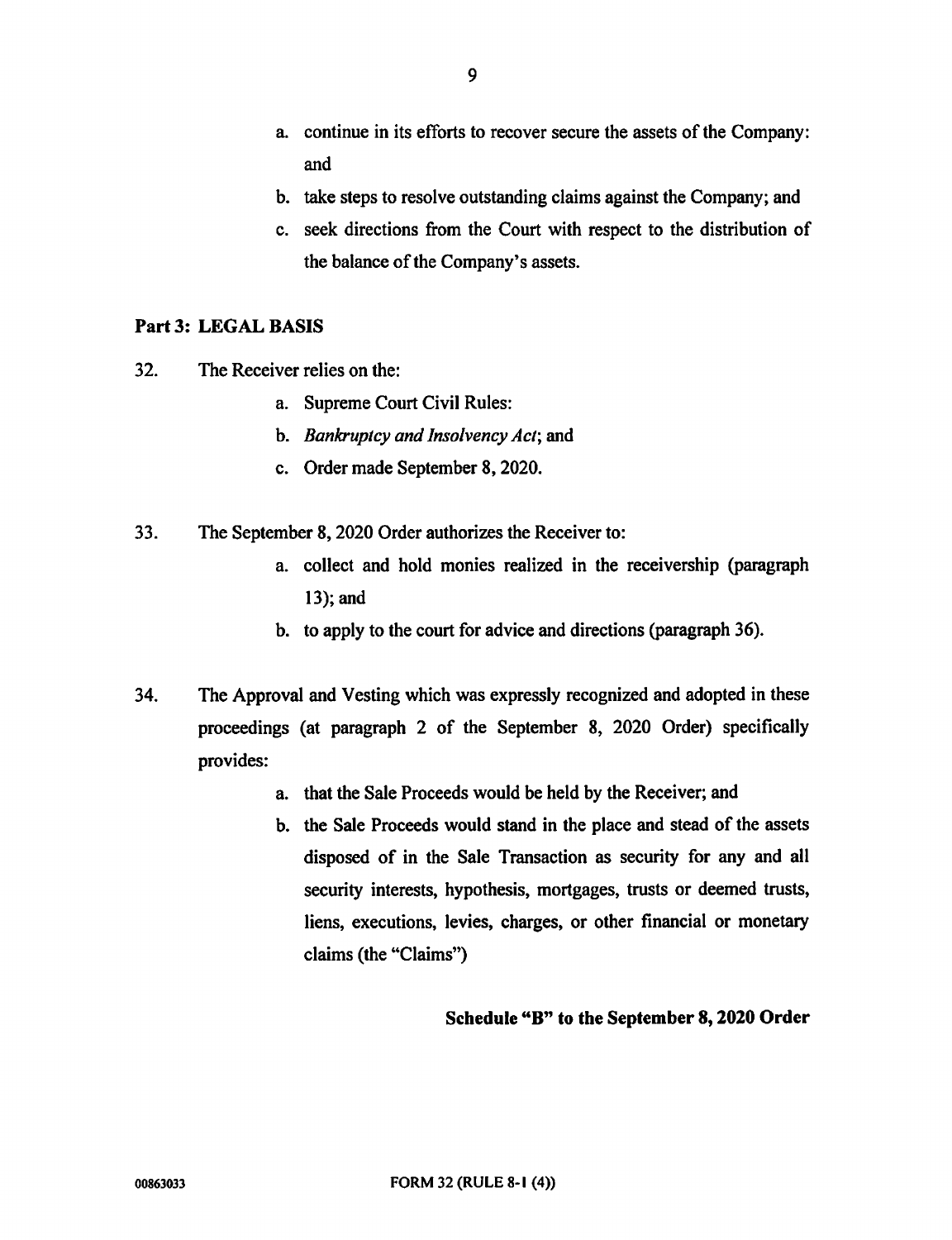- 35. Based on the Receiver's review of the Claims presently known to it and the security registrations particularized herein, the Receiver is of the view that BNS and Roynat are the first and second secured creditors of the Company.
- 36. The Receiver has sufficient funds to pay the Company's secured indebtedness to the BNS and a significant portion of the Company's secured indebtedness to Roynat.
- 37. By retaining the sum of \$1 million the Receiver is of the view that there are more than sufficient funds to secure any potential claims which might subsequently be determined to have priority over the Claims of BNS or Roynat.

## Tax liabilities

## Payroll source deductions

- 38. Section 67(2) of the BIA renders all deemed trusts created by federal or provincial legislation for Crown claims invalid except those that would be valid in the absence of such legislation and except those set out in s. 67(3).
- 39. Pursuant to s.67(3) of the BIA, certain deemed trusts are deemed valid notwithstanding the provisions of s.67(2), including deemed trusts under s. 227(4.1) of the *Income Tax Act.* Section 227(4) of the *Income Tax Act*, provides that every person who deducts any amount under the Act is deemed to hold the amounts so deducted or withheld in trust for Her Majesty and the deemed trust is given priority over any security interests.
- 40. Accordingly the estimated \$135,000.00 in payroll source deductions due and owing by the Company may be impressed with a deemed trust in favour of the Crown which will have priority over secured creditors.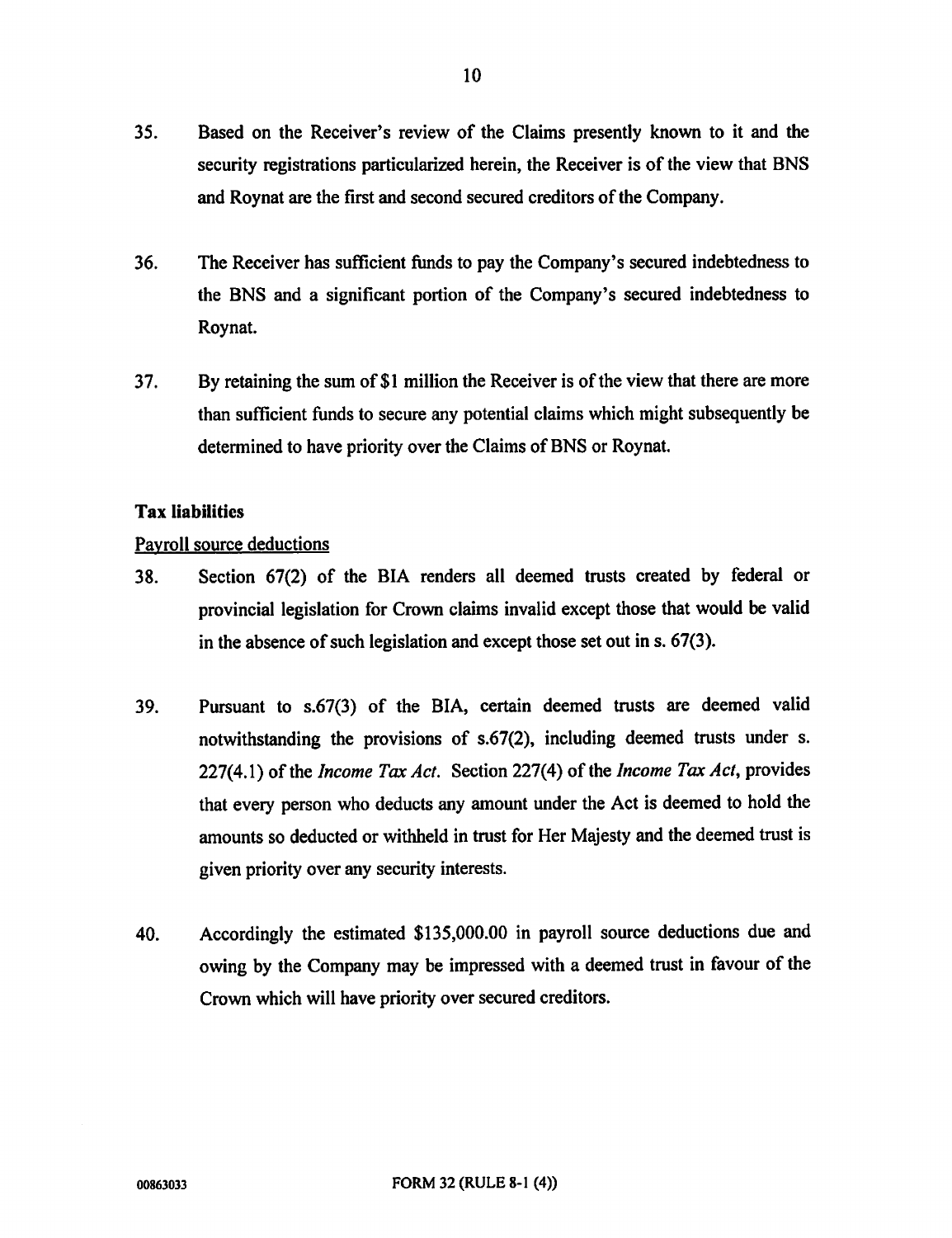11

**GST** 

- 41. Section 222(1) of the *Excise Tax Act* (ETA) creates a deemed trust in favour of the Crown for GST that is collected but not yet remitted.
- 42. Section 222(1.1) provides that subsection 222(1) does not apply at or after the time a person becomes a bankrupt within the meaning of the BIA for any amounts that were collected or became collectible before that time and s.86(1) of the BIA confirms that the Crown is only an ordinary creditor in a bankruptcy.
- 43. As a result it is likely that the deemed trusts in favour of the Crown for GST are not effective in bankruptcy and the Crown ranks in priority behind secured creditor in respect of the unremitted amounts giving rise to the deemed trusts.

Canada v. Callidus Capital Corporation, 2015 FC 977 (aff'd 2018 SCC 47) para 20.

# PST

- 44. Section 184 of the *Provincial Sales Tax Act* (British Columbia) also creates a deemed trust for PST collected but not yet remitted to the government.
- 45. However s.67(2) and 67(3) of the BIA provides that any deemed trust over PST collected but not yet remitted is extinguished upon the bankruptcy of the Company.

" notwithstanding any provision in federal or provincial legislation that has the effect of deeming property to be held in trust for Her Majesty, property of a bankrupt shall not be regarded as held in trust for Her Majesty for the purpose of paragraph  $(1)(a)$  unless it would be so regarded in the absence of that statutory provision."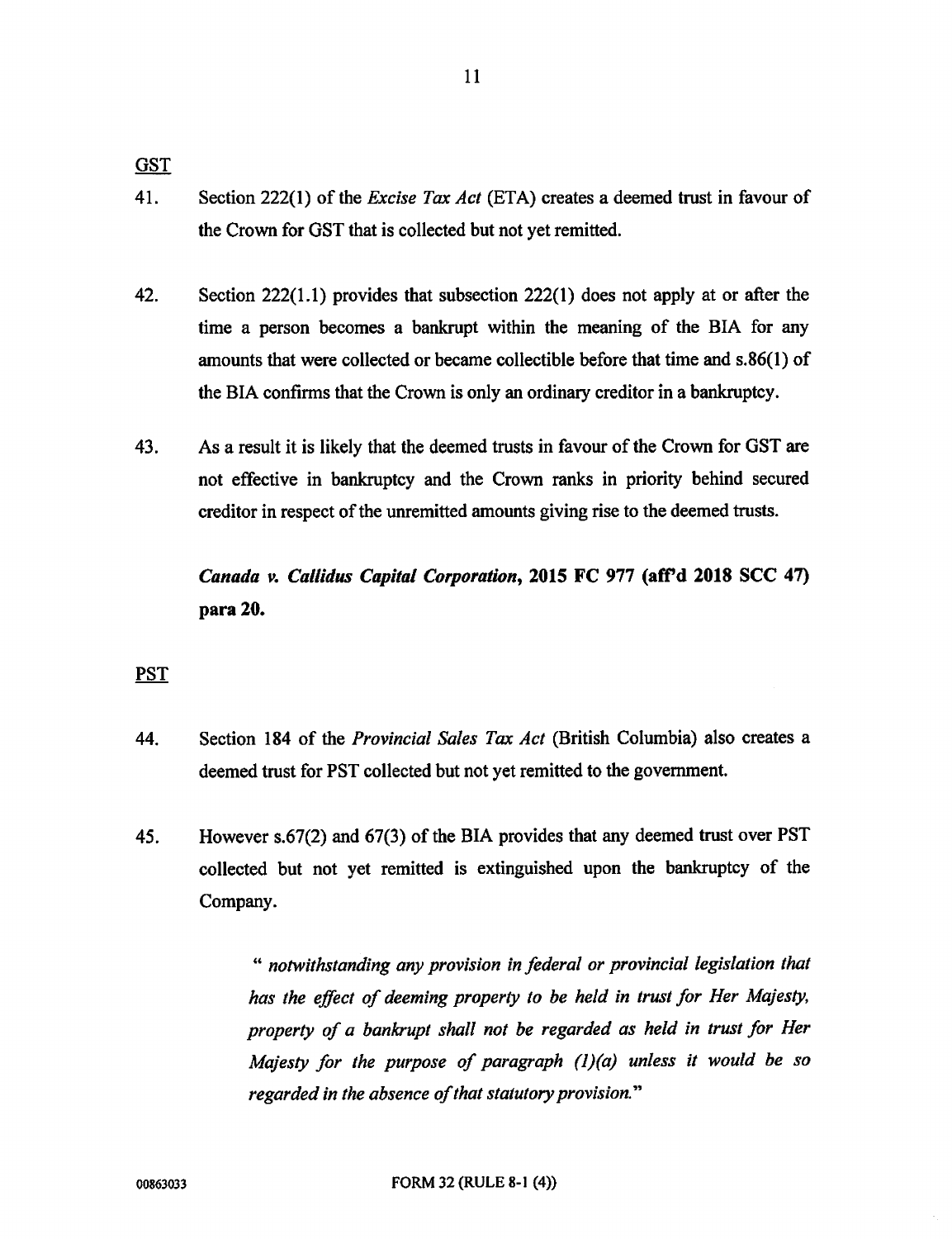46. As a result it is likely that the deemed trusts in favour of the Minister of Finance for PST are not effective in bankruptcy and the Province ranks in priority behind secured creditor in respect of the unremitted amounts giving rise to the deemed trusts

# Part 4: MATERIAL TO BE RELIED ON

- 47. Affidavit #1of Blair McRadu sworn September 8, 2020;
- 48. Order Made after Application, September 8, 2020;
- 49. Affidavit #1 of Chelsey Cochrane sworn October 16, 2020;
- 50. Receiver's First Report dated; and
- 51. Such further and other materials as counsel may advise.

The Applicant estimates that the Application will take 30m.

- [] This matter is within the jurisdiction of a master.
- [X] This matter is not within the jurisdiction of a master.

TO THE PERSONS RECEIVING THIS NOTICE OF APPLICATION: If you wish to respond to this notice of application, you must, within 5 business days after service of this notice of application or, if this application is brought under Rule 9-7, within 8 business days after service of this notice of application:

- (a) file an application response in Form 33;
- (b) file the original of every affidavit, and of every other document, that:
	- (i) you intend to refer to at the hearing of this application, and
	- (ii) has not already been filed in the proceeding, and
- (c) serve on the applicant 2 copies of the following, and on every other party of record one copy of the following:
	- (i) a copy of the filed application response;
	- (ii) a copy of each of the filed affidavits and other documents that you intend to refer to at the hearing of this application and that has not already been served on that person;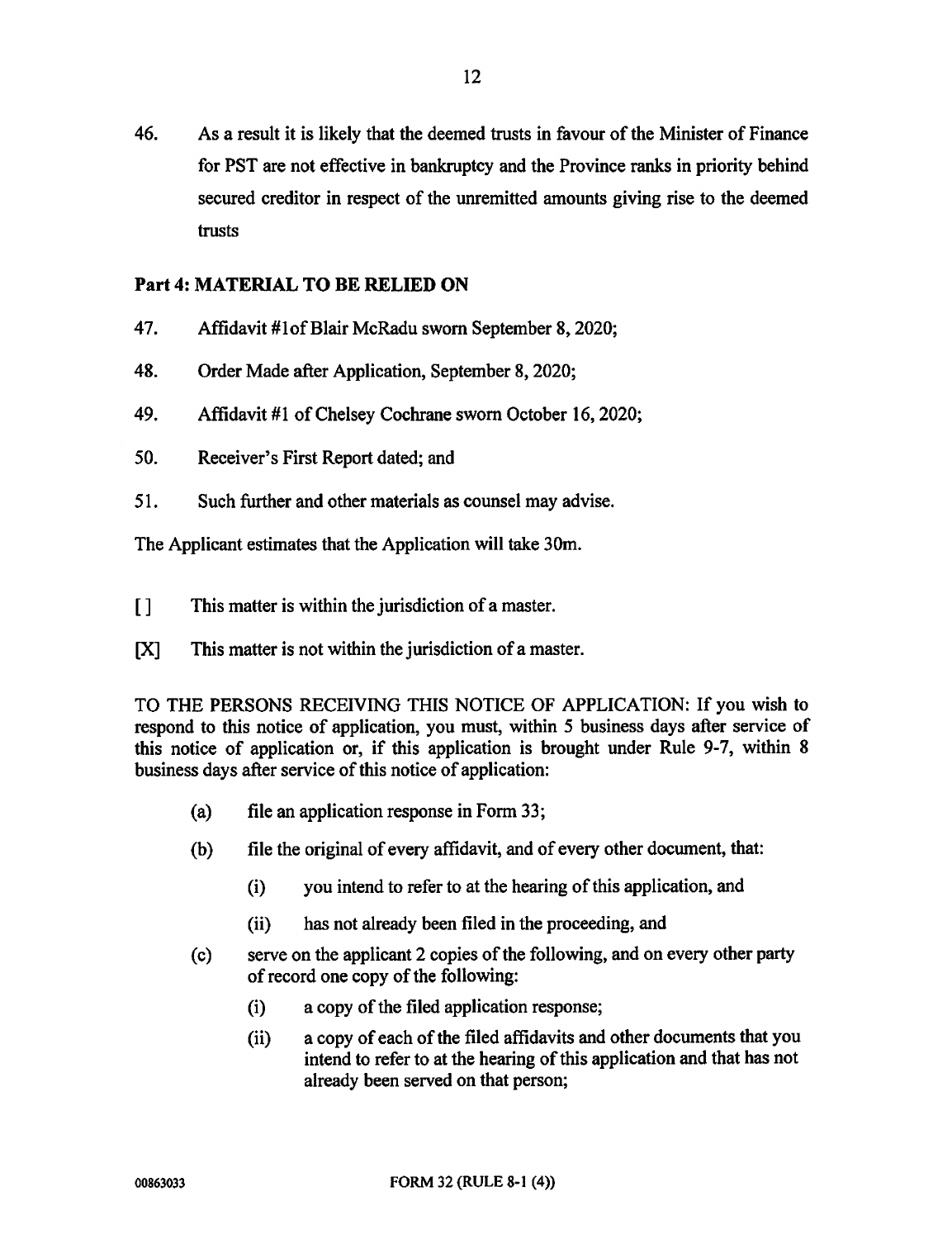(iii) if this application is brought under Rule 9- $\pi$ , any notice that you are required to give under Rule 9- $/7$  (9).

Date: October 16, 2020

Signature of Jeremy D. West Counsel for McEown & Associates Ltd., in its capacity as the court appointed Receiver of the Company and not in its personal or corporate capacity

|       | Order made                                                                        |
|-------|-----------------------------------------------------------------------------------|
|       | in the terms requested in paragraphs . of Part 1 of this<br>notice of application |
| [ ]   | with the following variations and additional terms:                               |
|       |                                                                                   |
| Date: |                                                                                   |
|       | Signature of [] Judge [] Master                                                   |

#### APPENDIX

[The following information is provided for data collection purposes only and is of no legal effect.]

# THIS APPLICATION INVOLVES THE FOLLOWING:

[Check the box(es) below for the application type(s) included in this application.]

- $\left[ \ \right]$ discovery: comply with demand for documents
- $\lceil$ discovery: production of additional documents
- $\lceil$ extend oral discovery
- $\begin{array}{c} \square \end{array}$ other matter concerning oral discovery
- $\begin{array}{c} \square \end{array}$ amend pleadings
- add/change parties  $\Box$
- $\Box$ summary judgment
- $\left[ \ \right]$ summary trial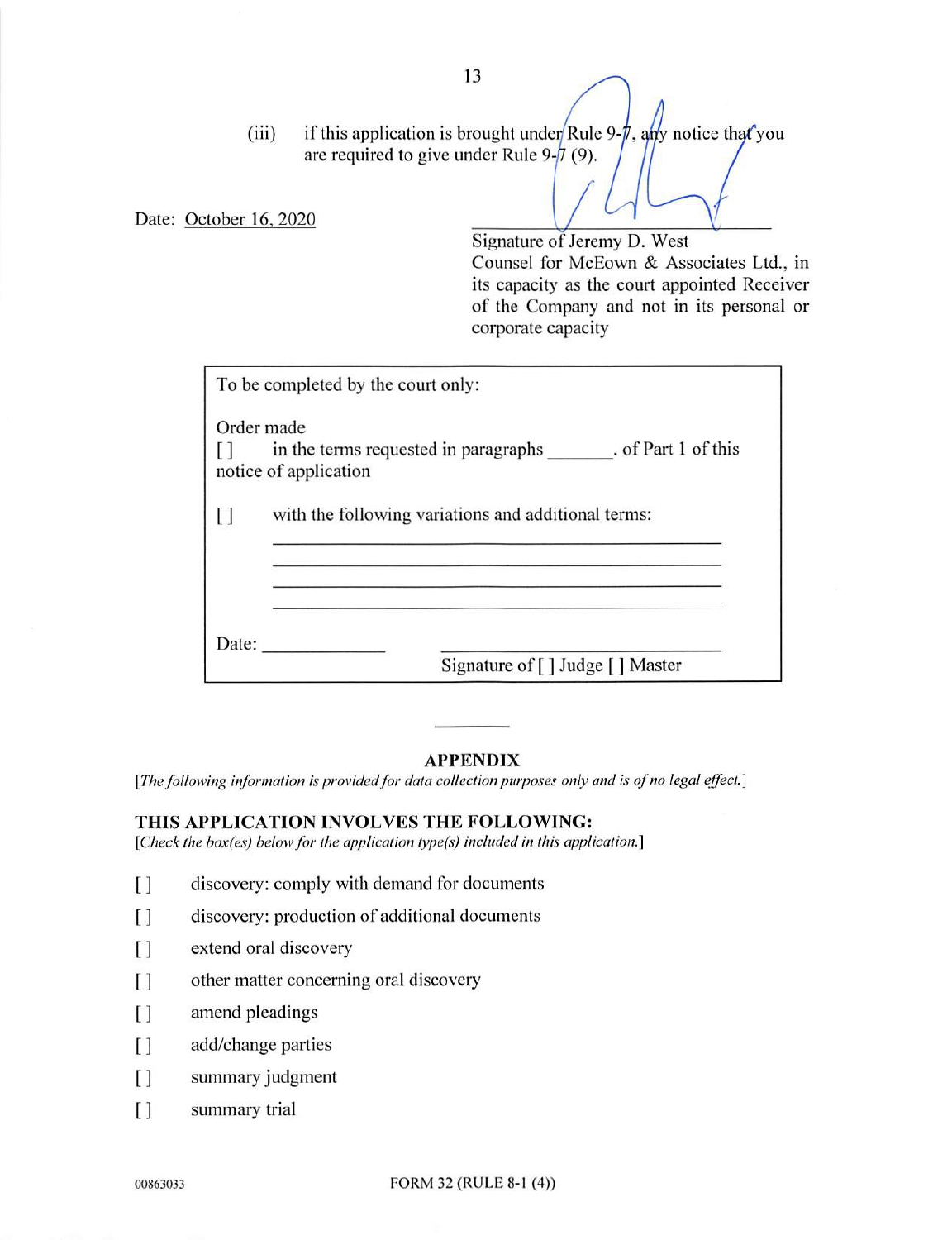- [ ] service
- [ ] mediation
- [] adjournments
- [ ] proceedings at trial
- [ ] case plan orders: amend
- [ ] case plan orders: other
- [ ] experts

l,

 $\bar{z}$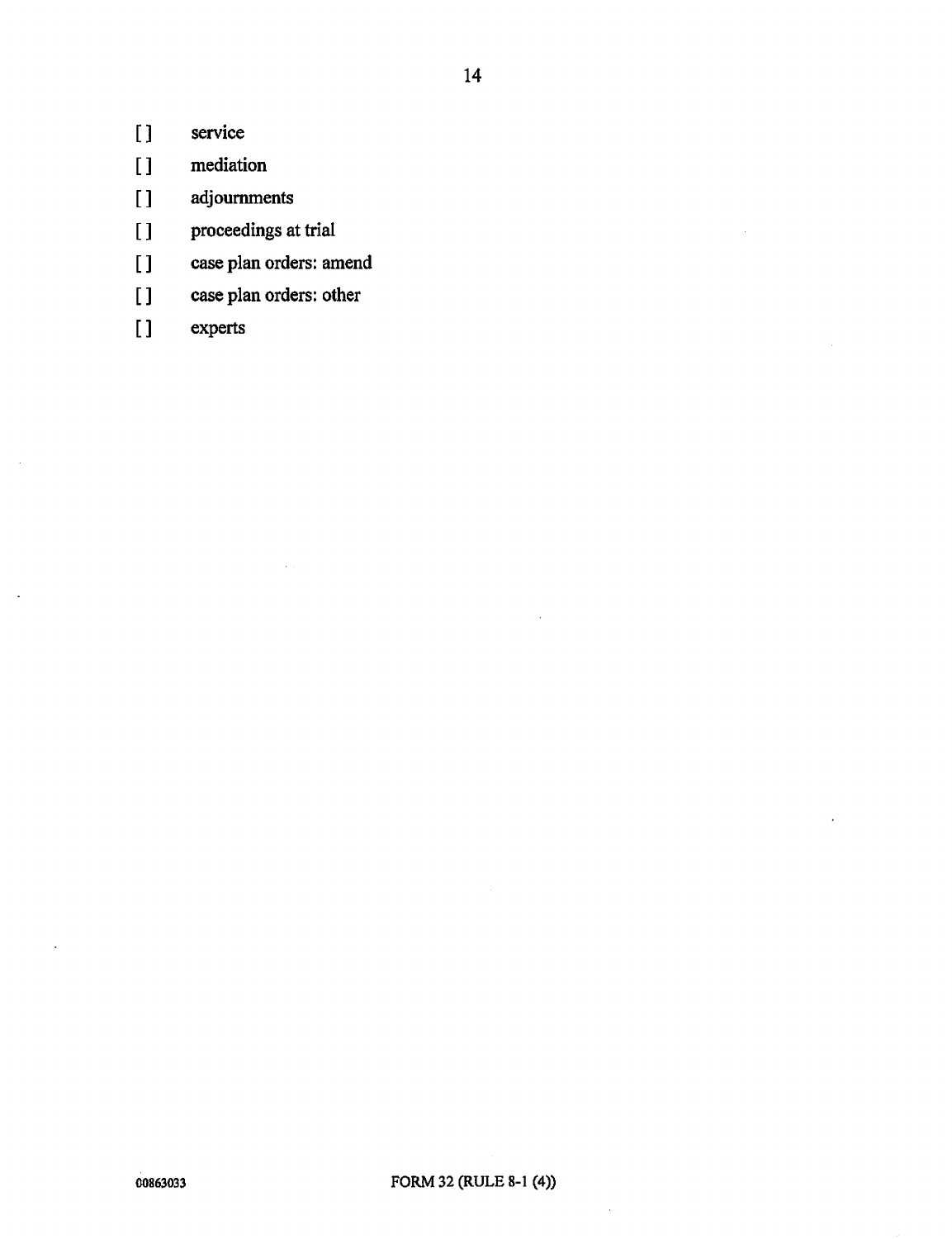# SCHEDULE "A"

# SERVICE LIST

| <b>Whitelaw Twining Law Corporation</b><br>2400 - 200 Granville Street<br>Vancouver, BC V6C 1S4 | <b>Counsel for the Respondent, Kamloops</b><br>Chrysler Dodge Jeep Ram Ltd. |
|-------------------------------------------------------------------------------------------------|-----------------------------------------------------------------------------|
| <b>John Fiddick</b><br>Email: JFiddick@wt.ca<br>Tel.: 604-891-7259                              |                                                                             |
| Joseph Romanoski<br>Email: JRomanoski@wt.ca<br>Tel.: 604-891-7220                               |                                                                             |
| McMillan LLP<br>1500 - 1055 W. Georgia Street<br>Vancouver, BC V6E 4N7                          | Counsel for the Petitioner, The Bank of Nova<br>Scotia                      |
| Vicki Tickle<br>Email: Vicki.tickle@mcmillan.ca<br>Tel.: 236-826-3022                           |                                                                             |
| McEown & Associates Ltd.<br>l1140 - 800 West Pender Street<br>Vancouver, BC V6C 2V6             | <b>NOI Trustee / Proposed Receiver</b>                                      |
| John McEown<br>Email: imceown@boalewood.ca<br>Tel.: 604-558-8012                                |                                                                             |
| <b>Watson Goepel LLP</b><br>1200 - 1075 West Georgia Street<br>Vancouver, BC V6E 3C9            | <b>Counsel for the Receiver</b>                                             |
| <b>Jeremy West</b><br>Email: jwest@watsongoepel.com<br>Пеі.: 604-642-5684                       |                                                                             |
| Bryan & Co. LLP<br>2900, 10180 - 101 Street<br>Edmonton, Alberta, T5J 3V5                       | Counsel for the Purchaser, 1261441 B.C.<br>Ltd.                             |
| Attention: Erin D. Oor<br>Telecopier No. 780-428-6324<br>Email: edoor@bryanco.com               |                                                                             |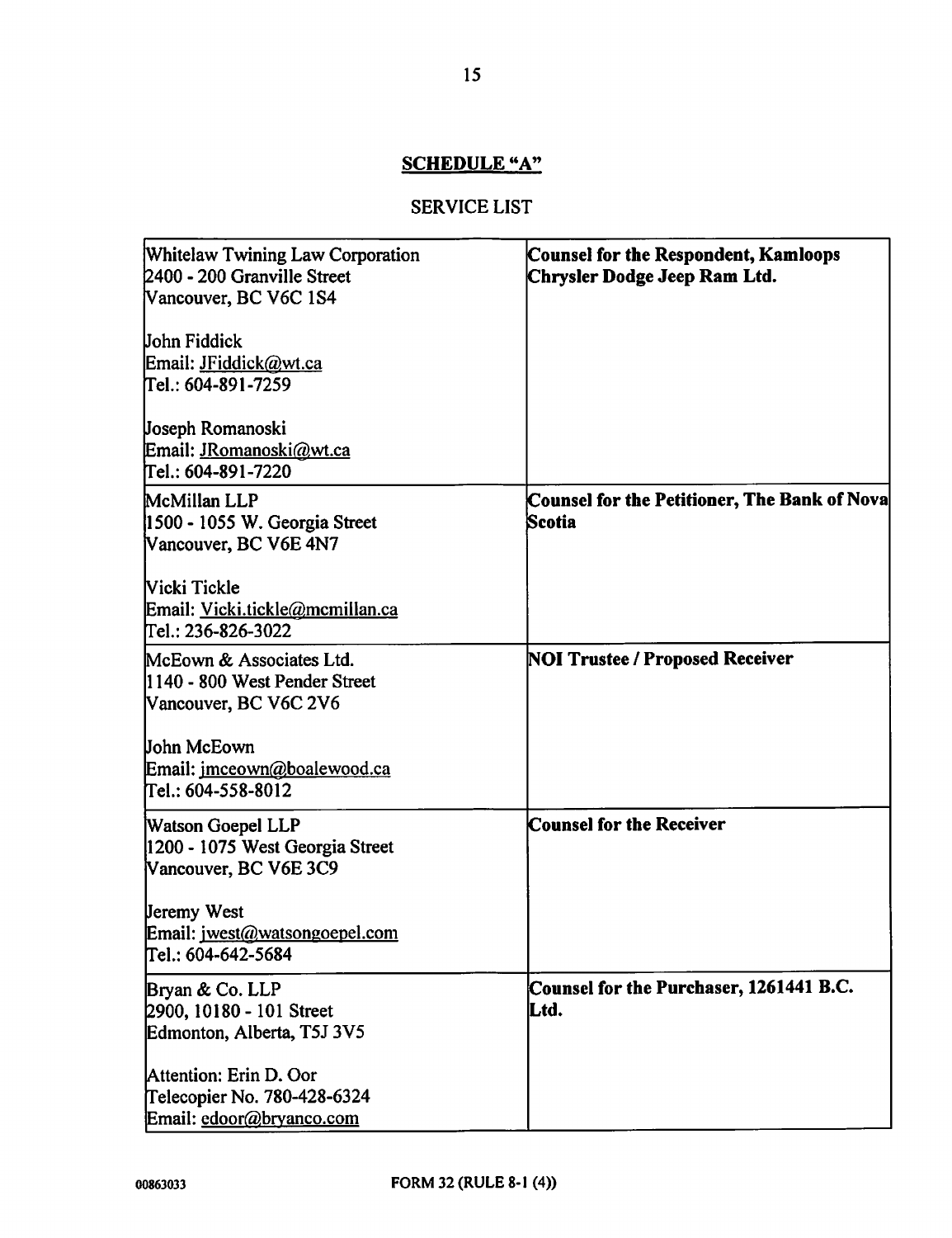| Brian Johnston and James McManes Holdings<br>Ltd.                                                                          | <b>Secured Creditors</b>                      |
|----------------------------------------------------------------------------------------------------------------------------|-----------------------------------------------|
| $c/o$ :                                                                                                                    |                                               |
| Brian Johnston: bi@johnstonautomotivegroup.ca<br>Jim McManes: jmcmanes@eastsidechrysler.ca                                 |                                               |
| <b>CRA-Tax-Pacific</b>                                                                                                     | <b>Canada Revenue Agency</b>                  |
| <b>Surrey National Verification and Collection</b><br>Centre<br>9755 King George Blvd<br>Surrey BC V3T 5E1                 |                                               |
| Fax No. (866) 219-0311<br>Email: cra-arc_tax-fisc_ins_t-f_g@cra-arc.gc.ca                                                  |                                               |
| Ministry of Finance - PST - British Columbia<br><b>Station Provincial Government</b><br>PO Box 9445<br>Victoria BC V8W 9V5 | <b>British Columbia Ministry of Finance</b>   |
| Email: rmbtaxpayerinquiries@gov.bc.ca                                                                                      |                                               |
| Office of the Superintendent of Bankruptcy<br>Service                                                                      | <b>Office of Superintendent of Bankruptcy</b> |
| Email: ic.osbservice-bsfservice.ic@canada.ca                                                                               |                                               |
| Fraser City Motors, DBA Langley Chrysler<br>19418 Langley By-Pass<br>Surrey, BC V3S 7R2                                    |                                               |
| Alberta Auto House Ltd.<br>70 25015 TWP 544A<br>Sturgeon County, AB T8T 0B9                                                |                                               |

 $\bar{z}$ 

 $\mathcal{L}_{\text{max}}$  ,  $\mathcal{L}_{\text{max}}$ 

 $\mathcal{L}$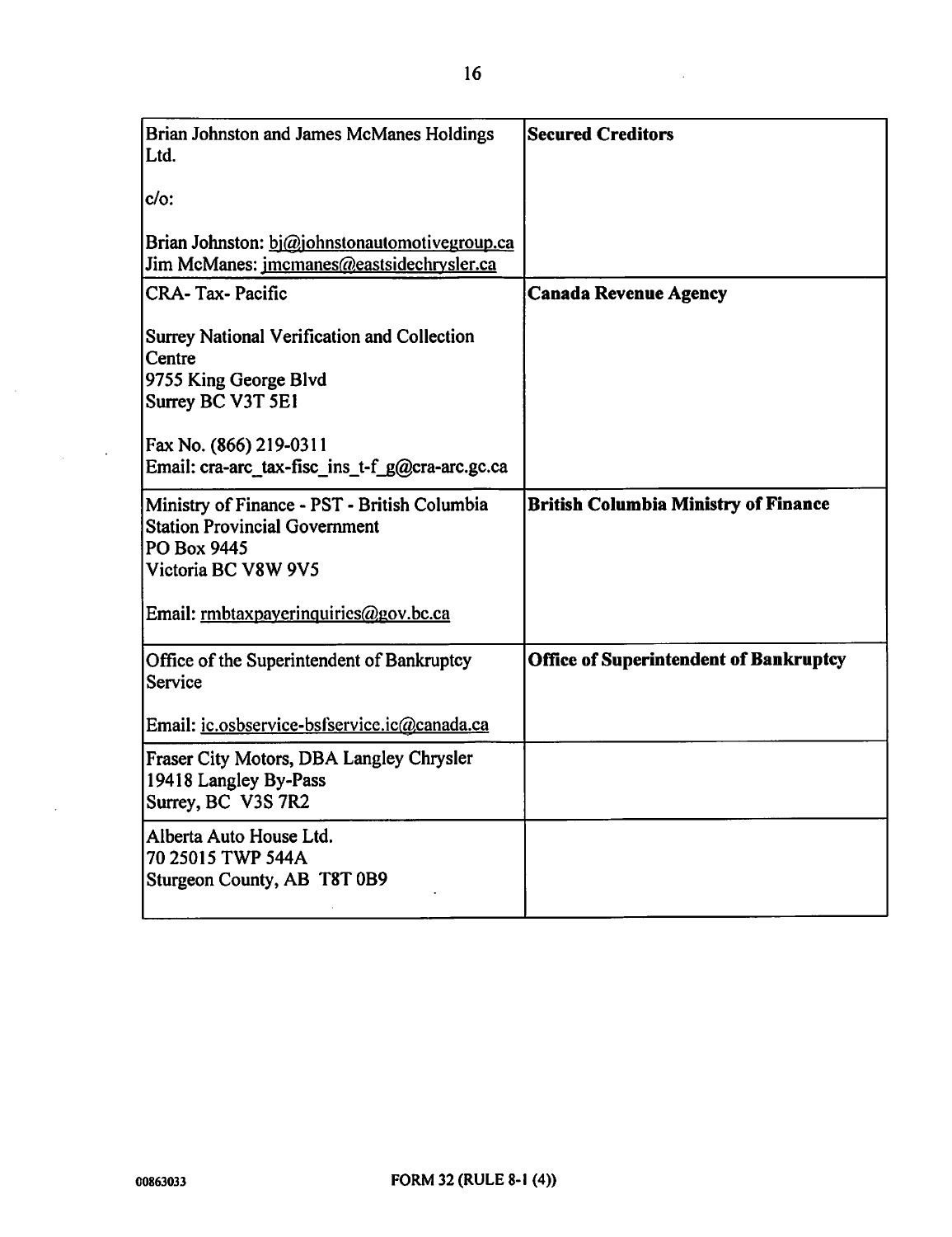## Schedule "B"

No. S-209076 Vancouver Registry

# IN THE SUPREME COURT OF BRITISH COLUMBIA

BETWEEN:

## THE BANK OF NOVA SCOTIA

PETITIONER

AND:

## KAMLOOPS CHRYSLER DODGE JEEP RAM LTD.

RESPONDENT

# IN THE MATTER OF THE RECEIVERSHIP OF KAMLOOPS CHRYSLER DODGE JEEP RAM LTD.

#### ORDER MADE AFTER APPLICATION

) )

BEFORE )

THE 23rd DAY OF OCTOBER, 2020

ON THE APPLICATION of McEown & Associates Ltd., in its capacity as the court appointed Receiver of Kamloops Chrysler Dodge Jeep RAM Limited (the "Company") coming on for hearing at Vancouver, British Columbia on the 23<sup>rd</sup> day of October 2020 by videoconference and on hearing Jeremy D. West, counsel for the Receiver, and those other counsel listed on Schedule "A" hereto, AND UPON READING the material filed herein for the purposes of this application, AND pursuant to the to Section 243(1) of the Bankruptcy and Insolvency Act, R.S.C. 1985, c. B-3, as amended (the "BIA") and Section 39 of the Law and Equity Act, R.S.B.C. 1996 c. 253, as amended (the "LEA"), the British Columbia Supreme Court Civil Rules and the inherent jurisdiction of this Honourable Court;

#### THIS COURT ORDERS that:

- 1. Terms and expressions not defined in this Order shall have the meanings attributed to them in the Order of this Court pronounced on September 8, 2020.
- 2. The time for service of the Notice of Application dated October 16, 2020 is abridged such that the application is properly returnable on Friday, October 23, 2020.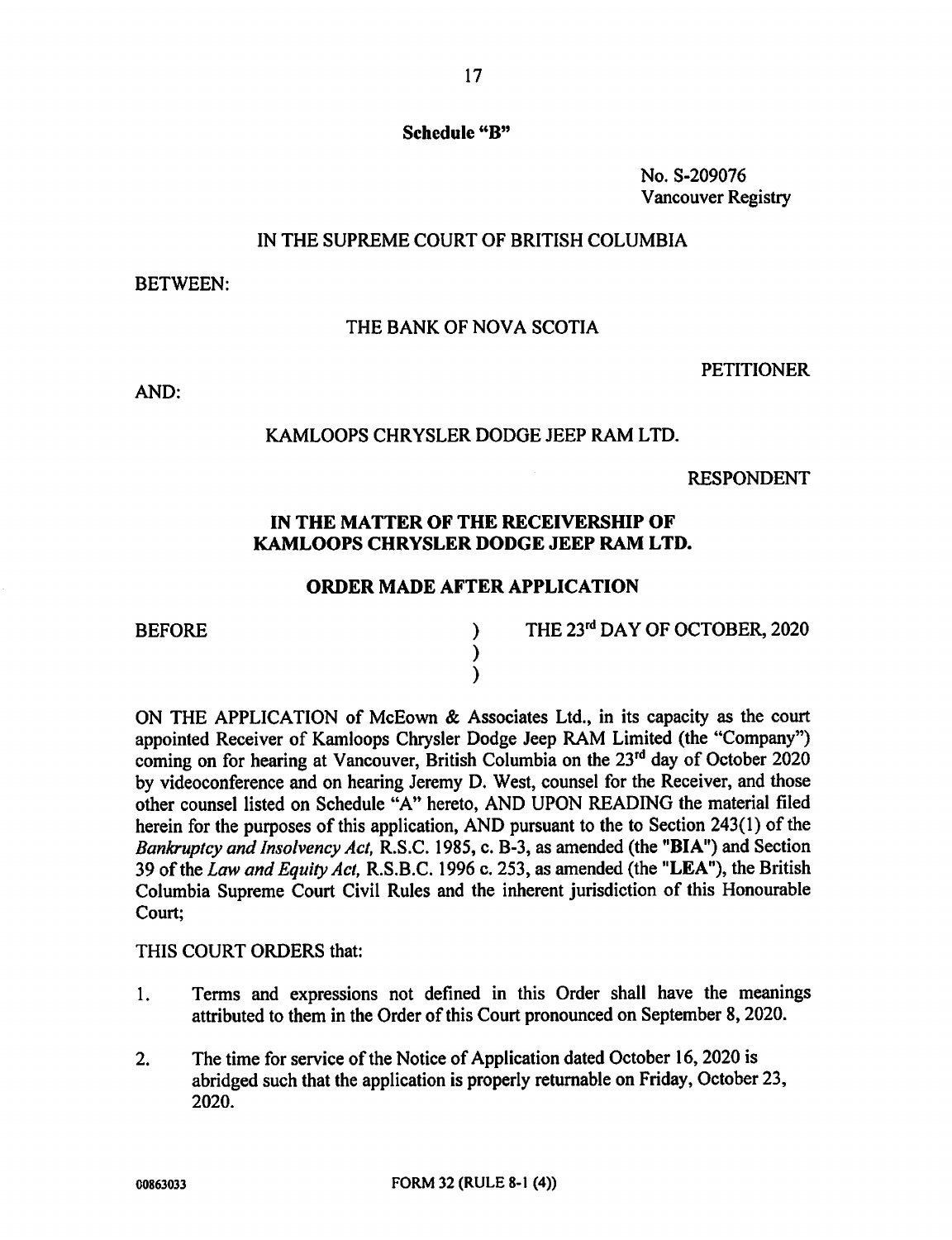- 4. Authorizing and directing the Receiver to make interim distributions from the Company assets to:
	- a. the Bank of Nova Scotia ("BNS") pursuant to its registered security instruments the particulars of which are addressed herein; and
	- b. Roynat Inc. ("Roynat") pursuant to its registered security instruments the particulars of which are addressed herein.
- 5. Authorizing and directing the Receiver to continue to hold the sum of no less than \$1,000,000 from the Company's assets;
- 6. Approval of counsel as to form listed in Schedule "A" hereto, except counsel for the Petitioner, is hereby dispensed with.

THE FOLLOWING PARTIES APPROVE THE FORM OF THIS ORDER AND CONSENT TO EACH OF THE ORDERS, IF ANY, THAT ARE INDICATED ABOVE AS BEING BY CONSENT:

Signature of Jeremy West Solicitor for the McEown & Associates Ltd., in its capacity as the court appointed Receiver of Kamloops Chrysler Dodge Jeep RAM Limited

By the Court.

**Registrar**